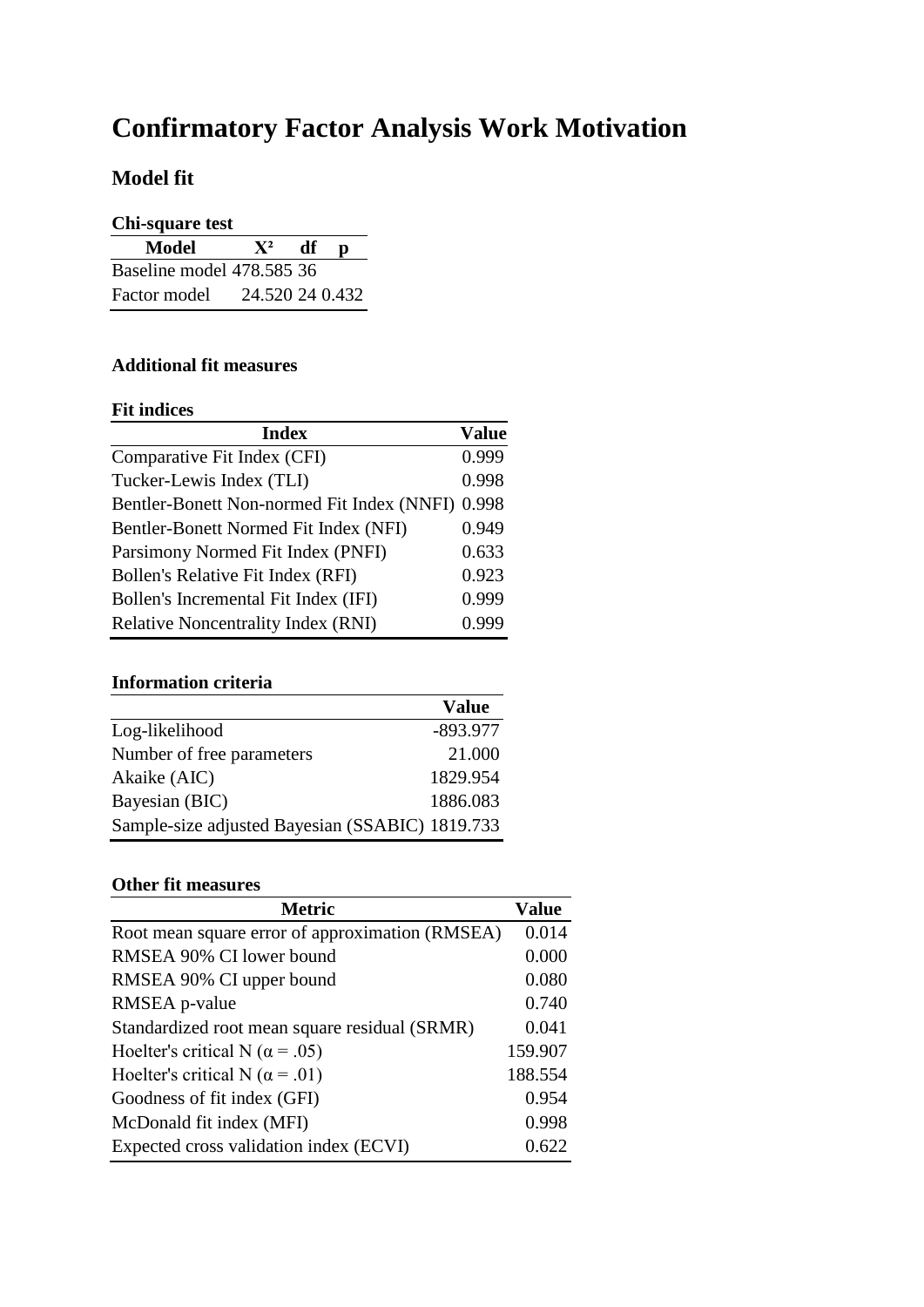### **Parameter estimates**

### **Factor loadings**

|                              |         |              |                                  |                      |                       |               | 95% Confidence<br><b>Interval</b> |              |                       |
|------------------------------|---------|--------------|----------------------------------|----------------------|-----------------------|---------------|-----------------------------------|--------------|-----------------------|
| <b>Factor</b>                |         |              | <b>Indicator Symbol Estimate</b> | Std.<br><b>Error</b> | $Z-$<br>value         | $\mathbf{p}$  | Lower                             | <b>Upper</b> | Std.<br>Est.<br>(all) |
| Expectancy                   | $Exp-1$ | $\lambda$ 11 | 0.718                            |                      | $0.061$ 11.712 < 0.01 |               | 0.598                             | 0.839        | 0.911                 |
|                              | $Exp-2$ | $\lambda$ 12 | 0.720                            |                      | $0.064$ 11.245 < 0.01 |               | 0.595                             | 0.846        | 0.887                 |
|                              | $Exp-3$ | $\lambda$ 13 | 0.638                            | 0.065                |                       | 9.767 < .001  | 0.510                             | 0.766        | 0.805                 |
| <b>Instrumentality Ins-1</b> |         | $\lambda$ 21 | 0.585                            | 0.071                |                       | 8.250 < .001  | 0.446                             | 0.724        | 0.750                 |
|                              | $Ins-2$ | $\lambda$ 22 | 0.598                            | 0.062                |                       | 9.694 < 0.001 | 0.477                             | 0.719        | 0.859                 |
|                              | $Ins-3$ | $\lambda$ 23 | 0.526                            | 0.066                |                       | 8.002 < .001  | 0.397                             | 0.655        | 0.730                 |
| Valence                      | $Val-1$ | $\lambda$ 31 | 0.528                            | 0.070                |                       | 7.518 < 0.001 | 0.391                             | 0.666        | 0.695                 |
|                              | $Val-2$ | $\lambda$ 32 | 0.747                            |                      | $0.073$ 10.272 < 0.01 |               | 0.605                             | 0.890        | 0.914                 |
|                              | Val-3   | $\lambda$ 33 | 0.589                            | 0.075                |                       | 7.811 < .001  | 0.441                             | 0.736        | 0.720                 |

#### **Factor variances**

|                 | 95% Confidence Interval |                               |       |              |                 |
|-----------------|-------------------------|-------------------------------|-------|--------------|-----------------|
| <b>Factor</b>   |                         | Estimate Std. Error z-value p | Lower | <b>Upper</b> | Std. Est. (all) |
| Expectancy      | 1.000                   | 0.000                         | 1.000 | 1.000        | 1.000           |
| Instrumentality | 1.000                   | 0.000                         | 1.000 | 1.000        | 1.000           |
| Valence         | 1.000                   | 0.000                         | 1.000 | 1.000        | 1.000           |

#### **Factor Covariances**

|                                           |                                   |                  |                   |                      | 95% Confidence<br><b>Interval</b> |          |              |                       |
|-------------------------------------------|-----------------------------------|------------------|-------------------|----------------------|-----------------------------------|----------|--------------|-----------------------|
|                                           |                                   | Estimate Std. z- |                   |                      | p                                 | Lower    | <b>Upper</b> | Std.<br>Est.<br>(all) |
| Expectancy                                | $\leftrightarrow$ Instrumentality | 0.229            | 0.120 1.915 0.055 |                      |                                   | $-0.005$ | 0.464        | 0.229                 |
| Expectancy                                | $\leftrightarrow$ Valence         | 0.577            |                   | $0.087$ 6.664 < 0.01 |                                   | 0.407    | 0.747        | 0.577                 |
| Instrumentality $\leftrightarrow$ Valence |                                   | 0.110            |                   |                      | 0.122 0.906 0.365                 | $-0.129$ | 0.349        | 0.110                 |

#### **Residual variances**

|         |                                              |       |               | 95% Confidence Interval |              |                 |
|---------|----------------------------------------------|-------|---------------|-------------------------|--------------|-----------------|
|         | <b>Indicator Estimate Std. Error z-value</b> |       | $\mathbf{p}$  | Lower                   | <b>Upper</b> | Std. Est. (all) |
| $Exp-1$ | 0.105                                        | 0.031 | 3.403 < .001  | 0.045                   | 0.166        | 0.170           |
| $Exp-2$ | 0.140                                        | 0.034 | 4.170 < .001  | 0.074                   | 0.206        | 0.213           |
| $Exp-3$ | 0.221                                        | 0.037 | 5.928 < 0.001 | 0.148                   | 0.294        | 0.352           |
| $Ins-1$ | 0.267                                        | 0.051 | 5.224 < 0.001 | 0.167                   | 0.367        | 0.438           |
| $Ins-2$ | 0.128                                        | 0.041 | 3.140 0.002   | 0.048                   | 0.207        | 0.263           |
| $Ins-3$ | 0.242                                        | 0.044 | 5.496 < .001  | 0.156                   | 0.329        | 0.467           |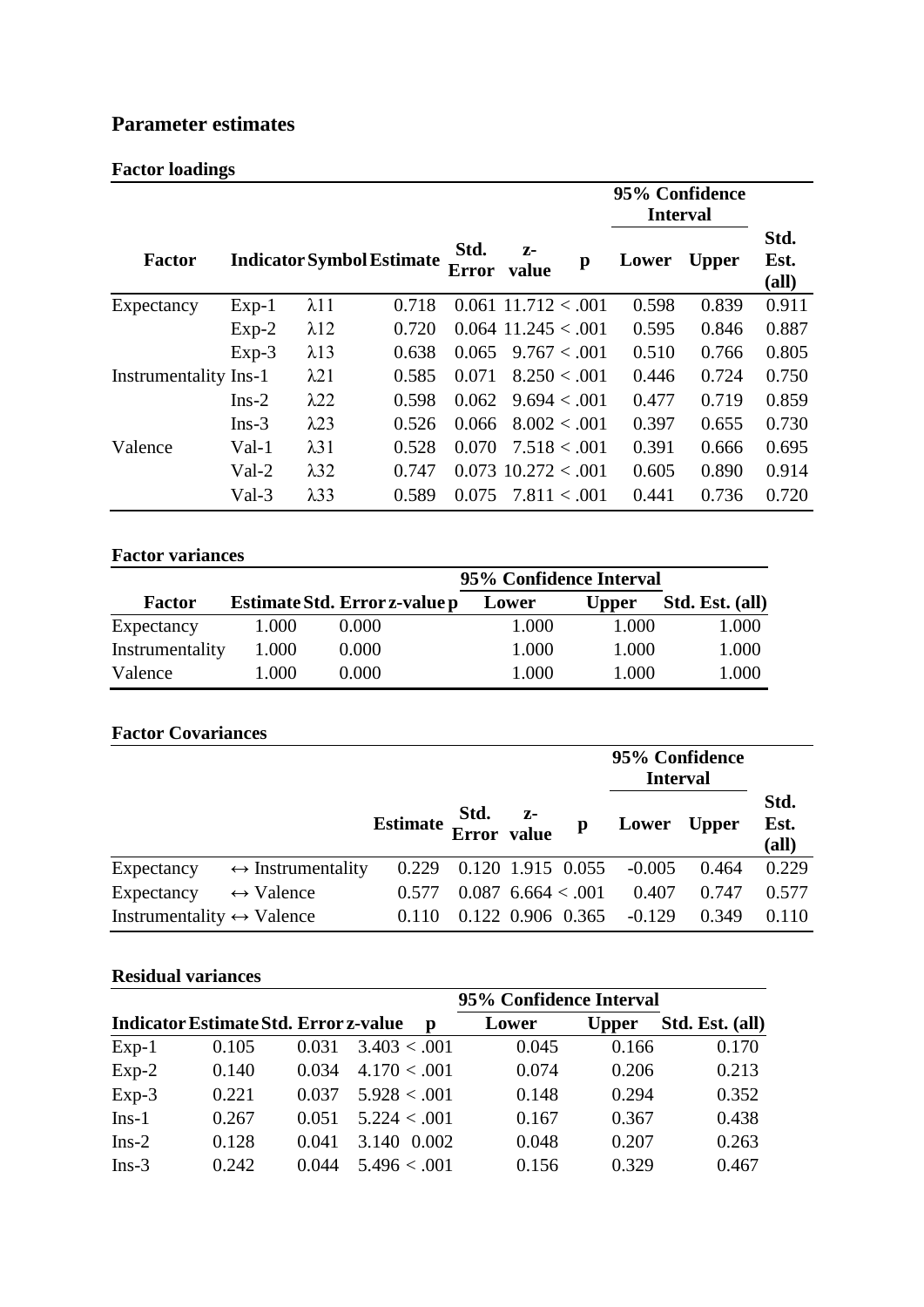#### **Residual variances**

|         |                                              |                        | 95% Confidence Interval |              |                 |
|---------|----------------------------------------------|------------------------|-------------------------|--------------|-----------------|
|         | <b>Indicator Estimate Std. Error z-value</b> | D                      | Lower                   | <b>Upper</b> | Std. Est. (all) |
| Val-1   | 0.298                                        | $0.051 - 5.834 < 0.01$ | 0.198                   | 0.398        | 0.516           |
| $Val-2$ | 0.110                                        | 0.063 1.763 0.078      | $-0.012$                | 0.233        | 0.165           |
| Val-3   | 0.322                                        | $0.058$ 5.533 < 001    | 0.208                   | 0.437        | 0.482           |

### **Plots**

## **Model plot**